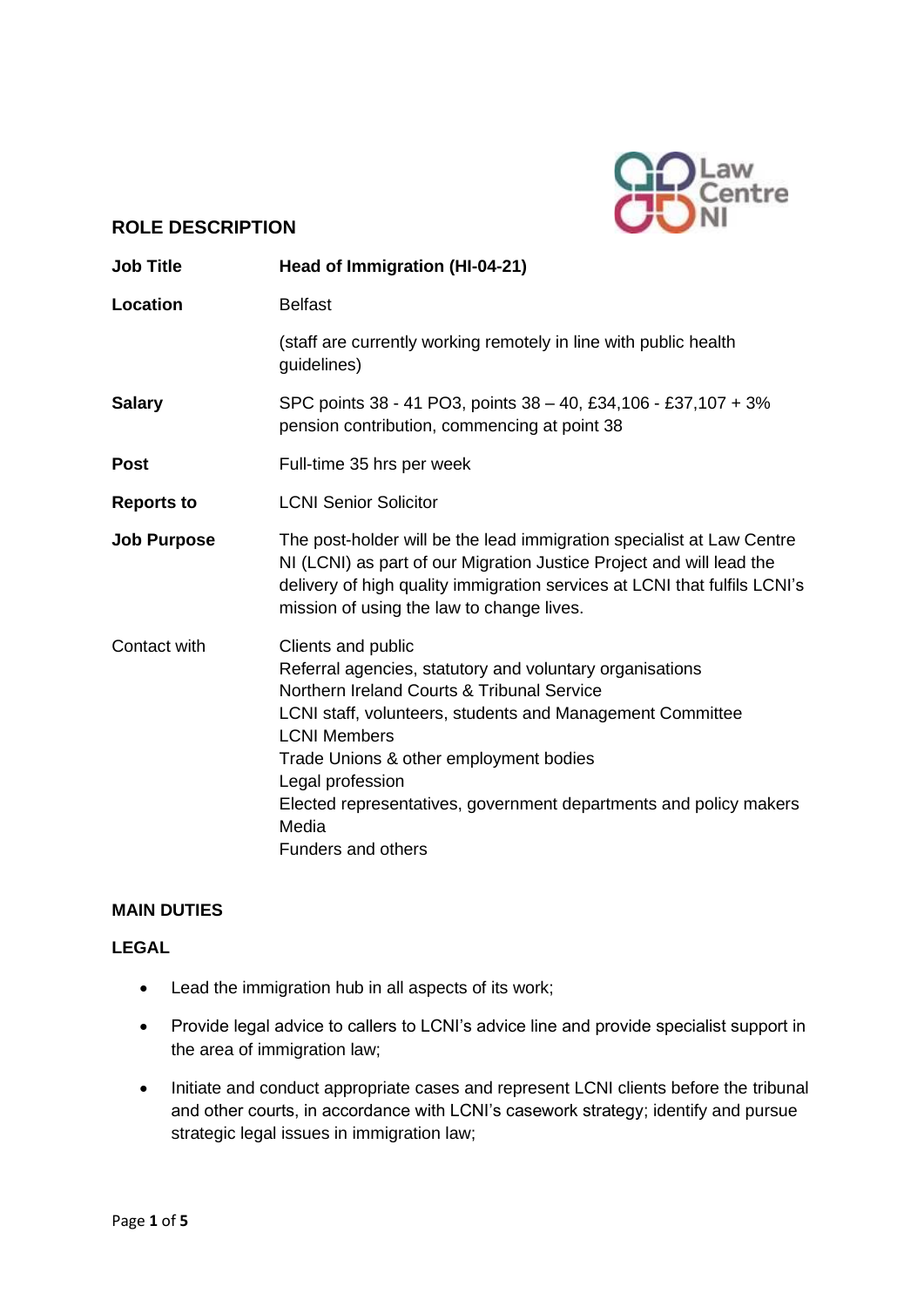- Advise the Senior Solicitor and Director on the development of LCNI's casework strategy;
- Responsible for advice and recommendations to the Senior Solicitor and Director on all aspects of LCNI's immigration as lead immigration law expert;
- Assist other LCNI staff in their advice work/work with clients, where appropriate, with specialist advice in immigration law and other areas of law as it impacts upon migrants' experience of vulnerability in NI;
- Develop and maintain effective working relationships with other relevant stakeholders to support LCNI's immigration/migrant law work and represent LCNI to external stakeholders and organisations on immigration law, as required, acting as a lead ambassador for LCNI;
- Responsible for ensuring compliance with regulations governing legal aid and maintenance of financial records;
- Responsible for ensuring compliance by the immigration law team with the Lexcel quality standard and other professional standards.

### **ORGANISATIONAL DEVELOPMENT & MANAGEMENT**

- Lead and manage the immigration team at LCNI reporting to the Senior Solicitor and Director, as required; monitor the achievement of individual objectives and set priorities in accordance with those objectives;
- Build stakeholder confidence in LCNI through high standards of personal and professional accountability;
- Contribute positively to the Law Centre management team;
- Work with colleagues to identify immigration training needs of members and others and deliver high quality training;
- Produce and quality assure public legal information in the area of immigration law/migrant rights including briefings/legal information papers and other written material for publication;
- Support LCNI's policy work with specialist immigration law advice and guidance;
- Contribute to and participate in media interviews on immigration law issues where necessary;
- Supervise trainee solicitors, students and volunteers, as appropriate;
- Identify and progress opportunities for the development and growth of the Migration Justice Project that supports its sustainability at LCNI;
- Work collaboratively across teams and promote knowledge sharing across the organisation that supports the achievement of its overall organisational objectives;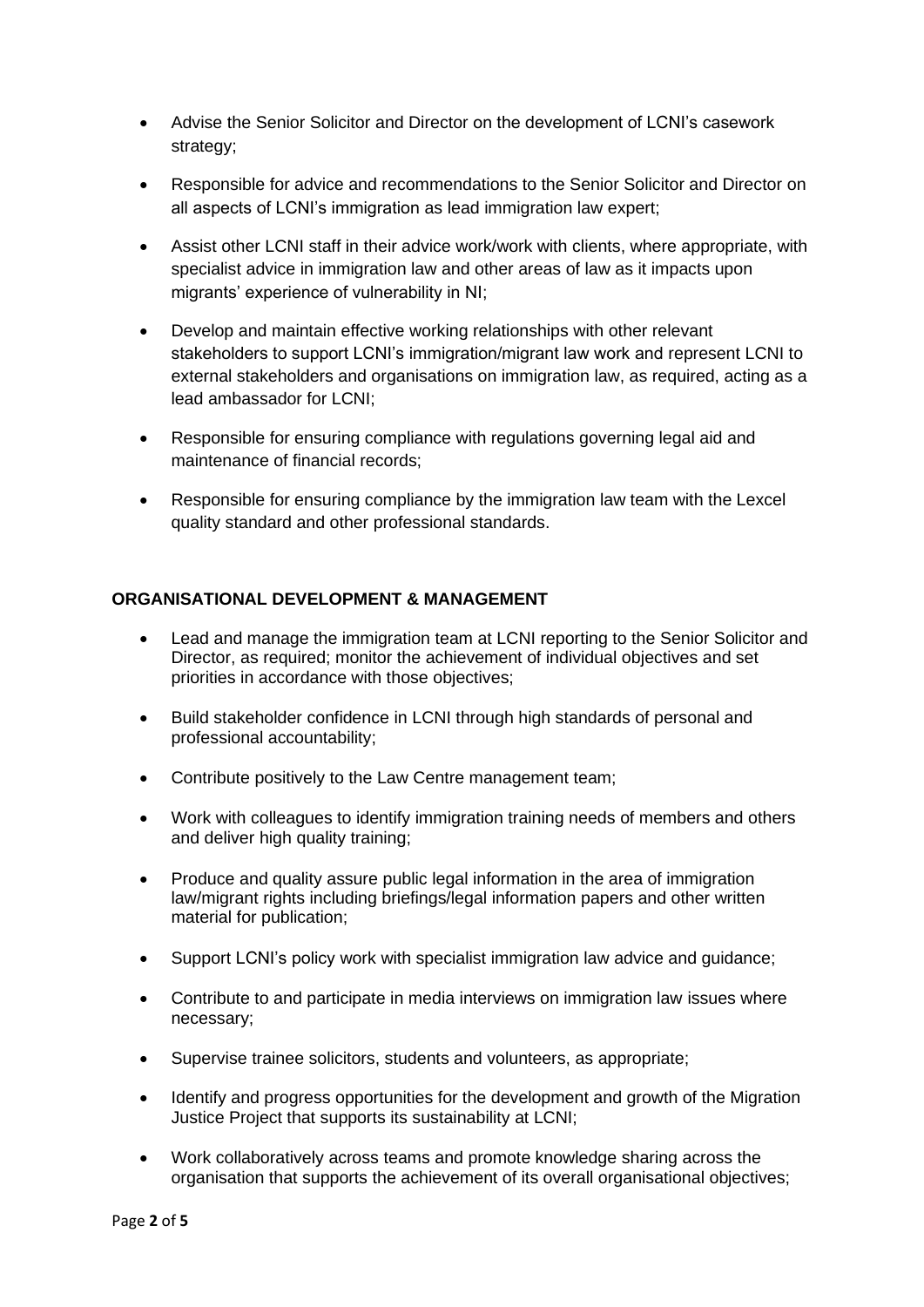- Ensure all immigration law advice and case recording is accurate and up to date to enable timely production of management and performance reports; produce reports to funders and contribute to funding bids;
- Role-model LCNI's values in delivering its vision and mission;
- Contribute to LCNI management and deputise for the Senior Solicitor as required.

#### **PROFESSIONAL DEVELOPMENT/RESPONSIBILITIES**

- Build stakeholder confidence in LCNI through high standards of personal and professional accountability;
- Maintain and develop expertise in immigration law, continuously building reputation and recognition as NI expert;
- Identify training and professional development needs, including CPD requirements, in consultation with line manager and source appropriate support.

#### **OTHER DUTIES**

- Undertake relevant administrative duties in the performance of the above;
- Attend and report to LCNI Board as required;
- Be available to work outside standard business hours on occasion in order to meet the demands of the role;
- Undertake such other duties as may be required from time to time.

#### **As this post may involve work with children and vulnerable adults, LCNI will offer the post subject to a satisfactory vetting report from Access NI.**

\*NOTE: this JD will be subject to review from time to time in line with the changing needs of the organisation.

**March 2021**

\_\_\_\_\_\_\_\_\_\_\_\_\_\_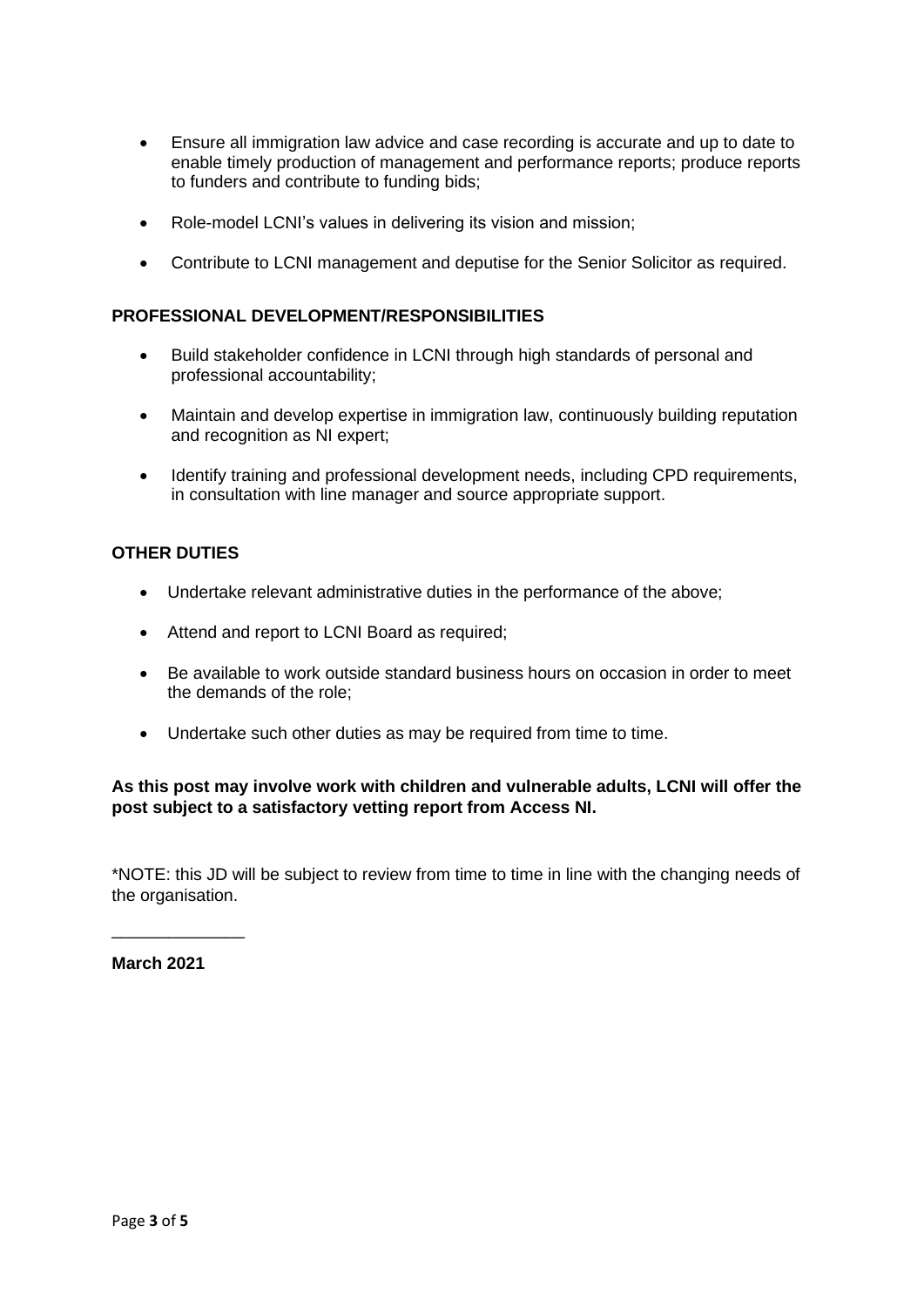# **Person Specification: Head of Immigration HI-04-21**

|                                                  | <b>Essential</b>                                                                                                                                                                                                                                                                                                                                                                                                                                                                                                                                                                                                                                                                         | <b>Desirable</b>                                                                                                                                                                                                                                                                                                                                                                                                                                                                                                                                                                                                  |
|--------------------------------------------------|------------------------------------------------------------------------------------------------------------------------------------------------------------------------------------------------------------------------------------------------------------------------------------------------------------------------------------------------------------------------------------------------------------------------------------------------------------------------------------------------------------------------------------------------------------------------------------------------------------------------------------------------------------------------------------------|-------------------------------------------------------------------------------------------------------------------------------------------------------------------------------------------------------------------------------------------------------------------------------------------------------------------------------------------------------------------------------------------------------------------------------------------------------------------------------------------------------------------------------------------------------------------------------------------------------------------|
| <b>Qualifications, Knowledge</b><br>& Experience | <b>*E1 A solicitor OR barrister</b><br>(i) eligible to practise in<br>Northern Ireland, or able to<br>be eligible to practise in NI<br>by date of appointment,<br>(ii) with detailed knowledge<br>of immigration law and<br>(iii) at least 3 years' post-<br>qualifying full-time<br>experience (or part-time<br>equivalent) that includes<br>experience of representation<br>in public or administrative<br>law and substantial<br>achievement in immigration<br>law<br><b>*E2</b> Experience in building<br>effective external<br>partnerships<br>*E3 Experience in leading<br>others with responsibility for<br>decisions, motivating and<br>inspiring others to deliver<br>outcomes. | D1 More than 3 years' post-<br>qualifying experience<br>demonstrating substantial<br>achievement in immigration<br>law<br><b>D2</b> Experience of achieving<br>law and policy reform<br><b>D3</b> Experience of strategic<br>litigation<br>D4 Experience of<br>supervising legal staff<br>and/or volunteers<br><b>D5</b> Experience of producing<br>training materials and<br>delivering training<br>D6 Experience of<br>developing innovative<br>approaches to the delivery<br>of legal services<br><b>D7</b> Experience of producing<br>public legal information<br>resources e.g.<br>bulletins/briefing papers |
| <b>Abilities &amp; Skills</b>                    | *E4 Skilled in the conduct of<br>immigration litigation<br><b>E5</b> Confident in presenting<br>complex information in<br>accessible way, with<br>excellent oral and written<br>communication skills.<br><b>E6</b> Proficient in the use of<br>information technology such<br>as to be administratively<br>self-supporting<br><b>E7</b> Ability to plan, prioritise<br>and lead a team to achieve<br>results                                                                                                                                                                                                                                                                             | <b>D8</b> Ability to identify and<br>lead organisational<br>development initiatives                                                                                                                                                                                                                                                                                                                                                                                                                                                                                                                               |